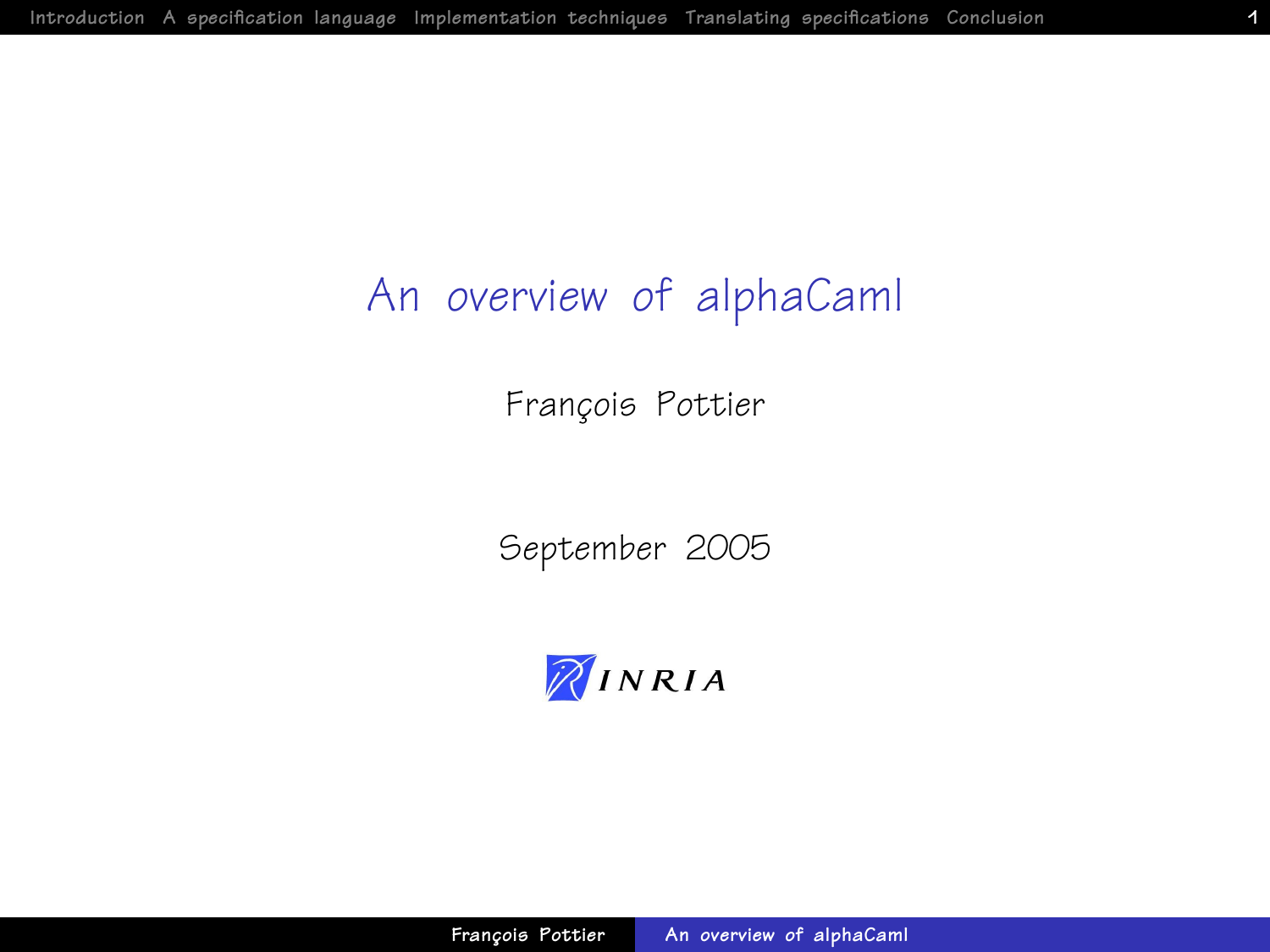[A specification language](#page-4-0)

[Implementation techniques](#page-14-0)

<span id="page-1-0"></span>[Translating specifications](#page-17-0)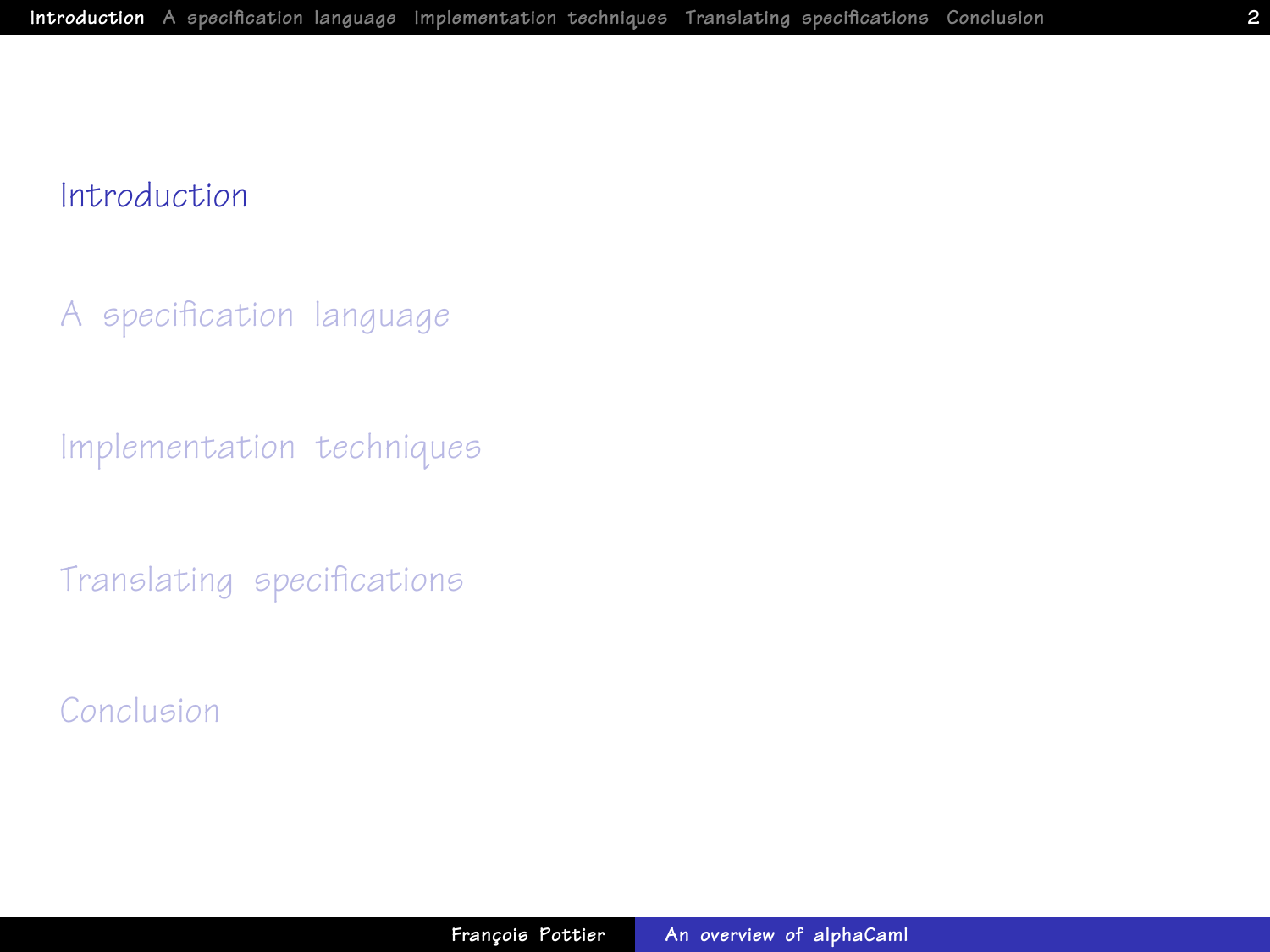## Motivation

Our programming languages do not support abstract syntax with binders in a satisfactory way.

Hand-coding the operations that deal with lexical scope (capture-avoiding substitution, etc.) is tedious and error-prone.

How about a more *declarative, robust, automated* approach?

– cf. Shinwell's Fresh O'Caml, Cheney's FreshLib.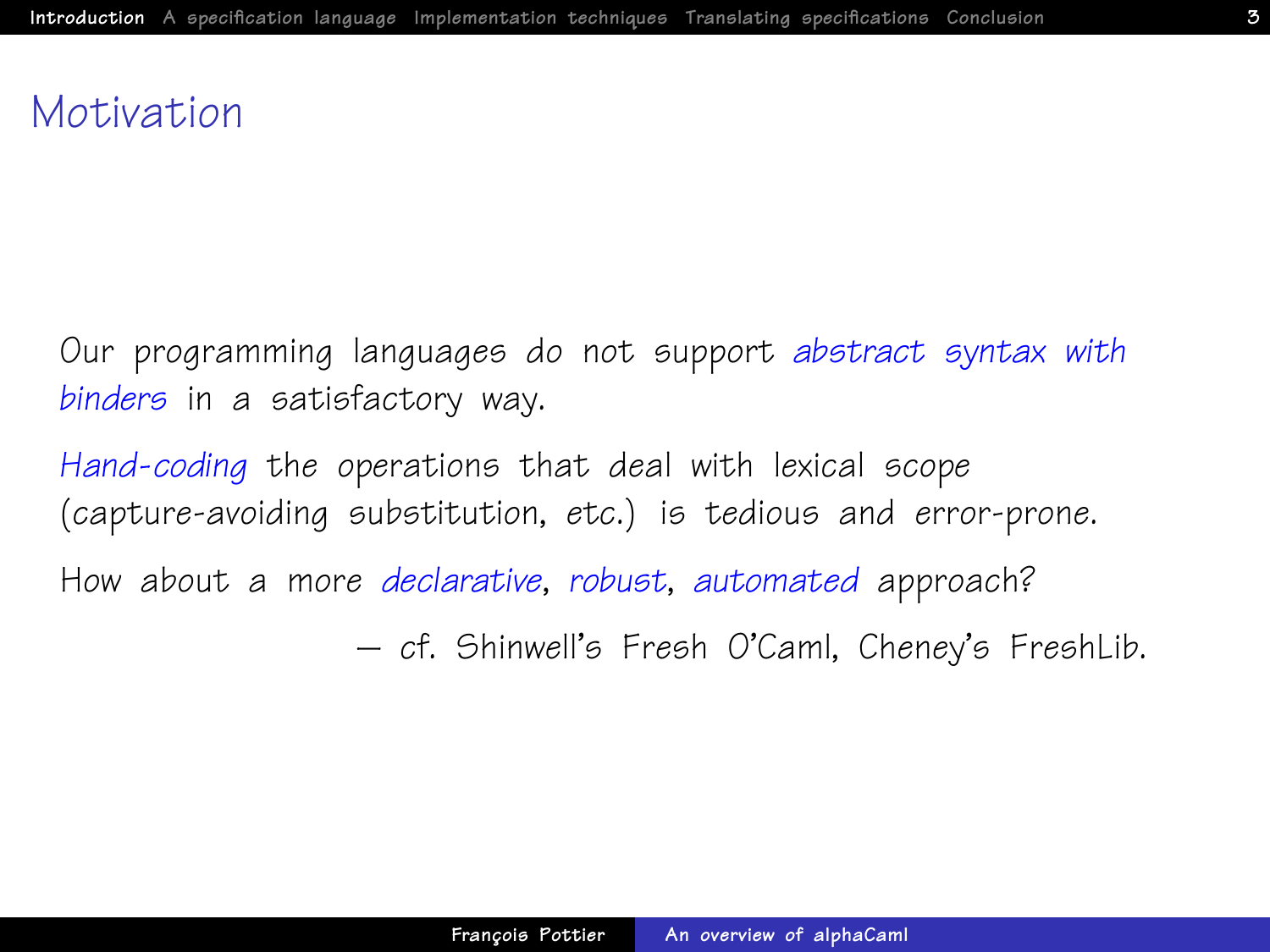## Three facets

Let's distinguish three facets of the problem:

- $\blacktriangleright$  a specification language,
- $\triangleright$  an implementation technique,
- $\triangleright$  an automated translation of the former to the latter.

In this talk, I emphasize the first aspect.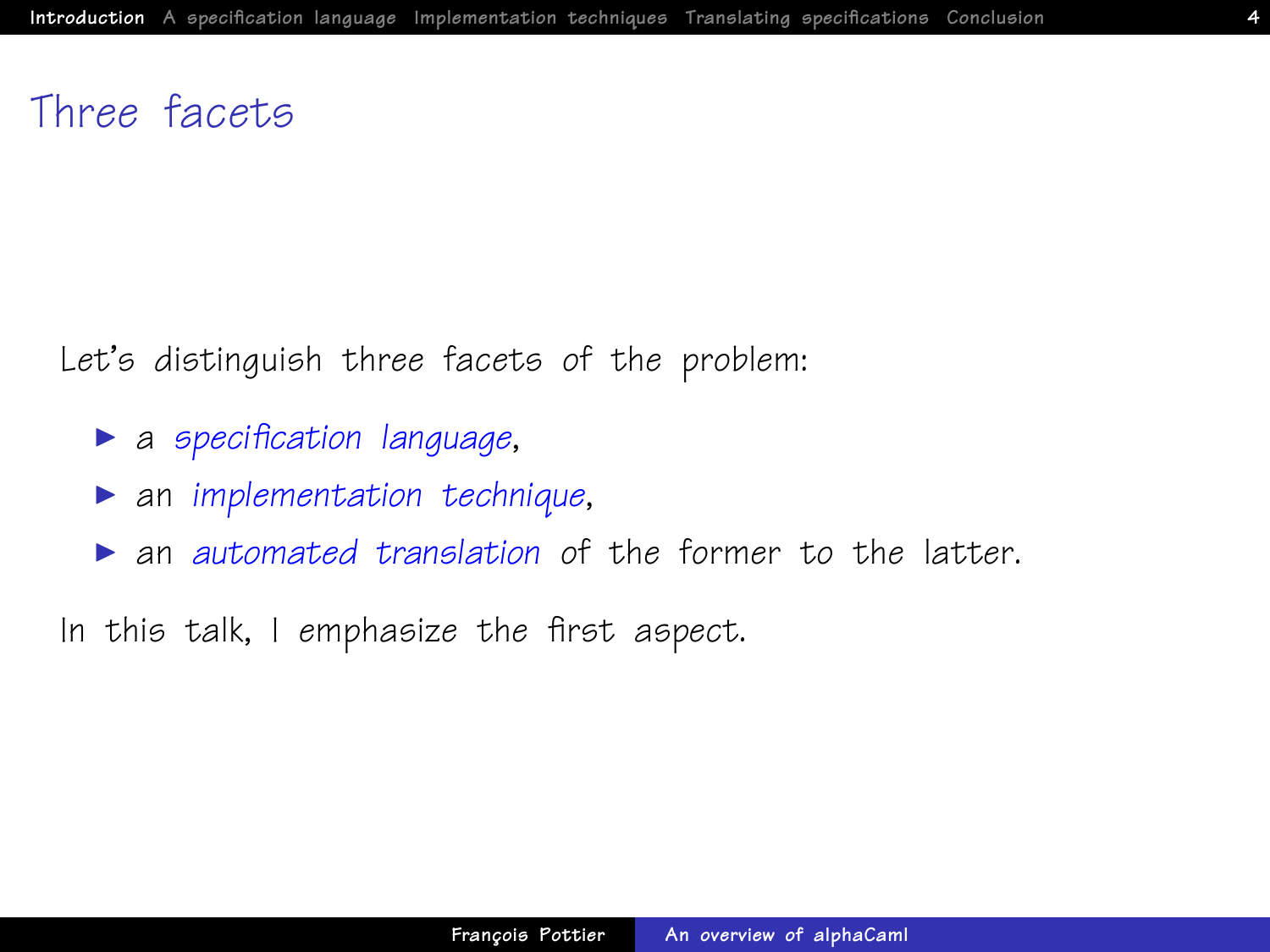### [A specification language](#page-4-0)

[Implementation techniques](#page-14-0)

<span id="page-4-0"></span>[Translating specifications](#page-17-0)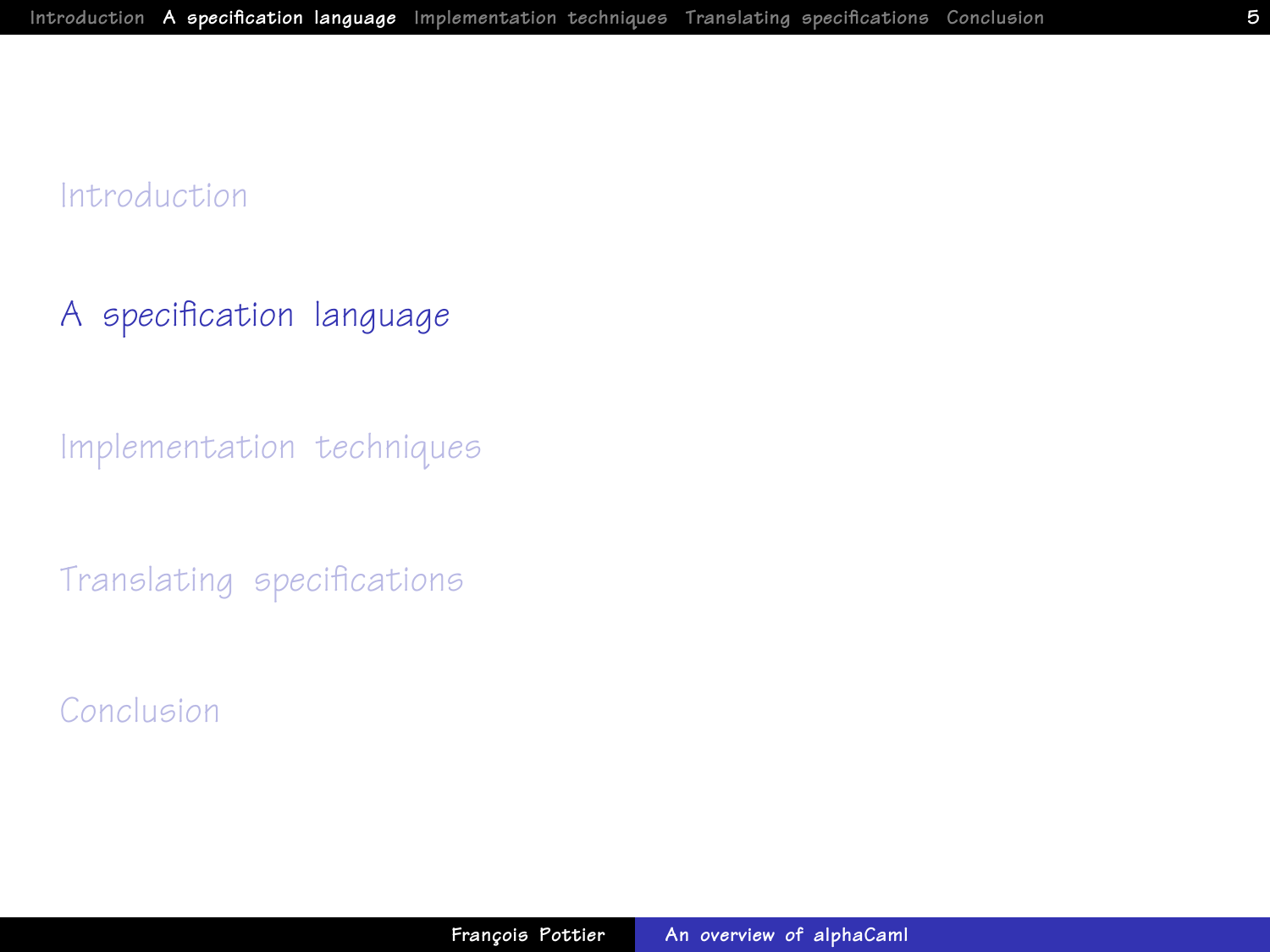### Prior art

There have been a few proposals to enrich algebraic specification languages with names and abstractions.

An abstraction usually takes the form  $\langle a \rangle e$ , or  $\langle a_1, \ldots, a_n \rangle e$ , or, as in Fresh Objective Caml,  $\langle e_1 \rangle e_2$ .

Abstraction is always binary: the names (or atoms) a that appear on the left-hand side are bound, and their scope is the expression  $e$ that appears on the right-hand side.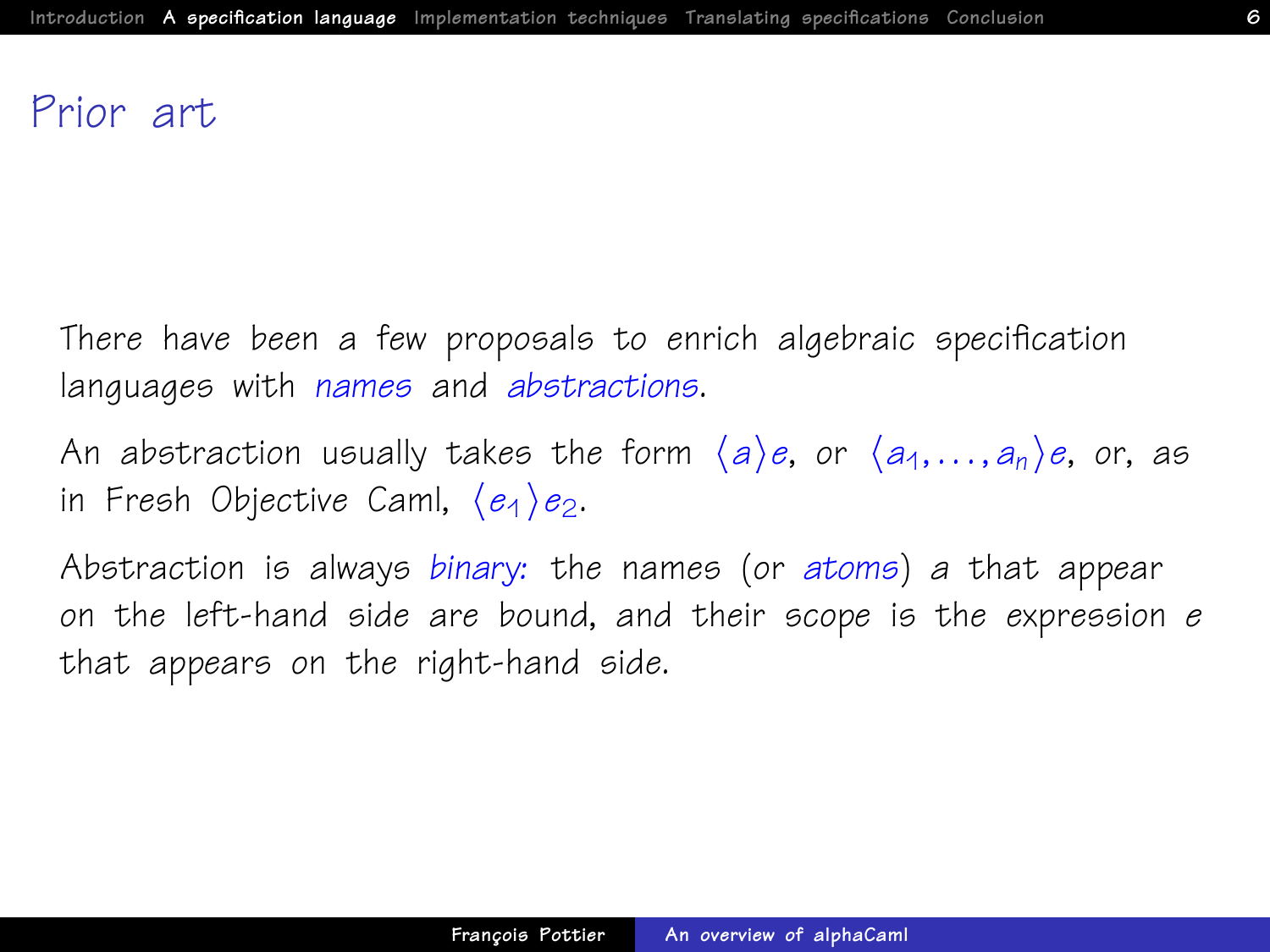## Example: pure λ-calculus

Pure λ-calculus:

$$
M := a \mid MM \mid \lambda a.M
$$

is modelled in Fresh Objective Caml as follows:

bindable\_type var

```
type term =| EVar of var
 | EApp of term ∗ term
| ELam of \langle var \rangleterm
```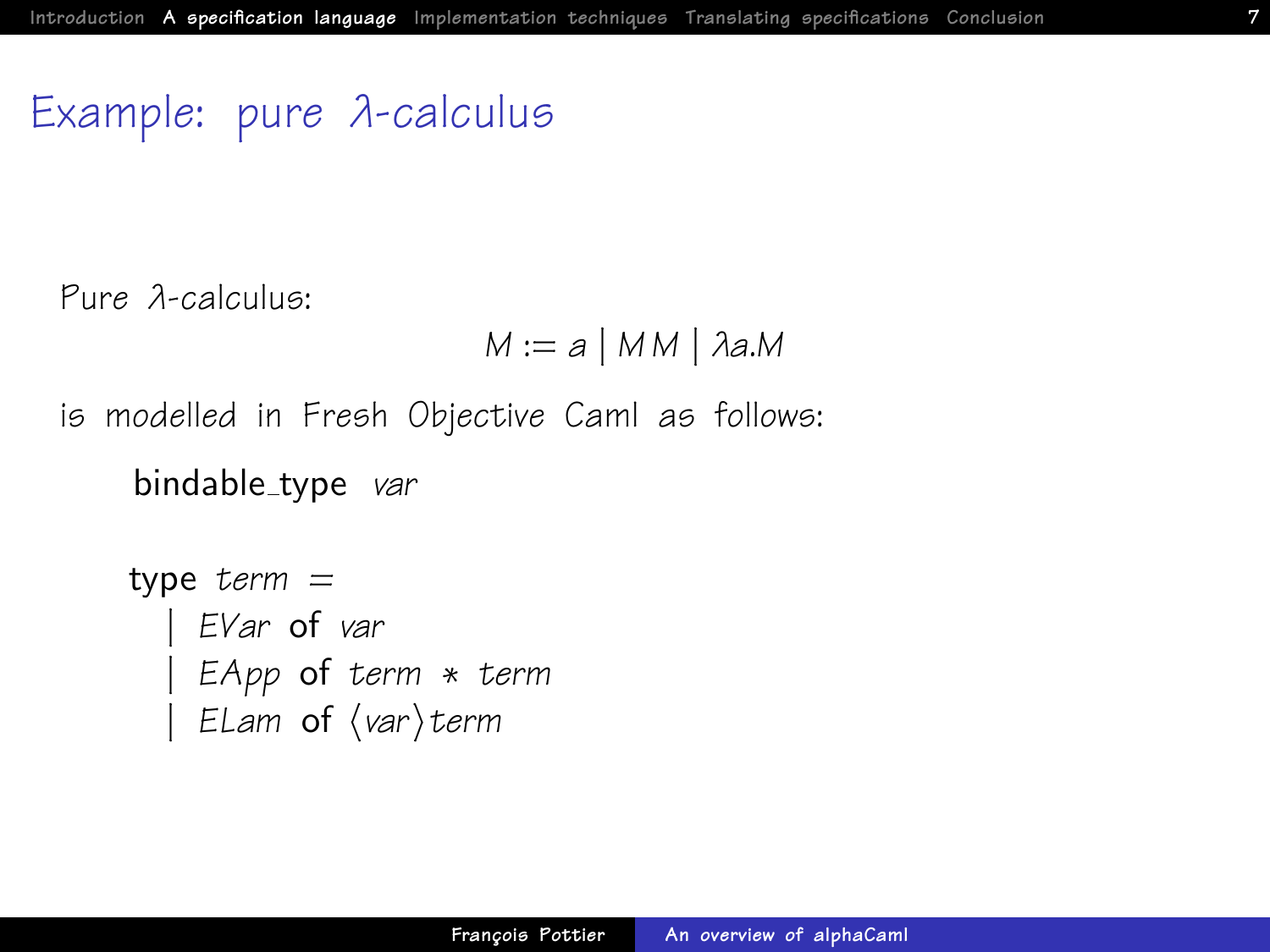### A more delicate example

Let's add simultaneous definitions:

$$
M ::= \dots |
$$
 let  $a_1 = M_1$  and  $\dots$  and  $a_n = M_n$  in M

The atoms  $a_i$  are bound, so they must lie within the abstraction's left-hand side. The terms  $M_i$  are outside the abstraction's lexical scope, so they must lie outside of the abstraction:

```
type term =| ...
  ELet of term list \ast \langle var list\rangleterm
```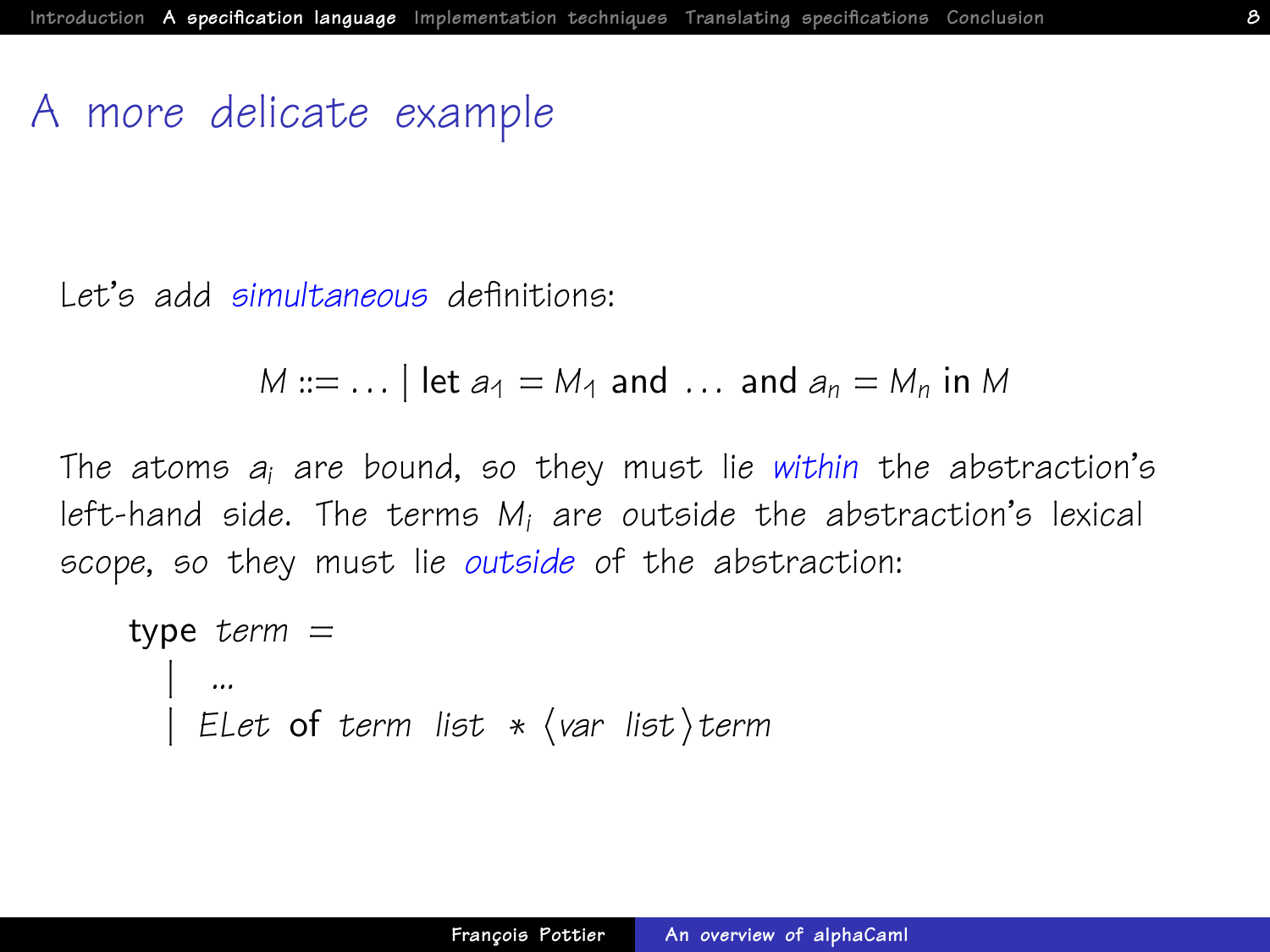### Another delicate example

Simultaneous recursive definitions pose a similar problem:

```
M ::= ... letrec a_1 = M_1 and ... and a_n = M_n in M
```
The terms  $M_i$  are now inside the abstraction's lexical scope, so they must lie within the abstraction's right-hand side:

```
type term =| ...
| ELetRec of \langle var list)(term list * term)
```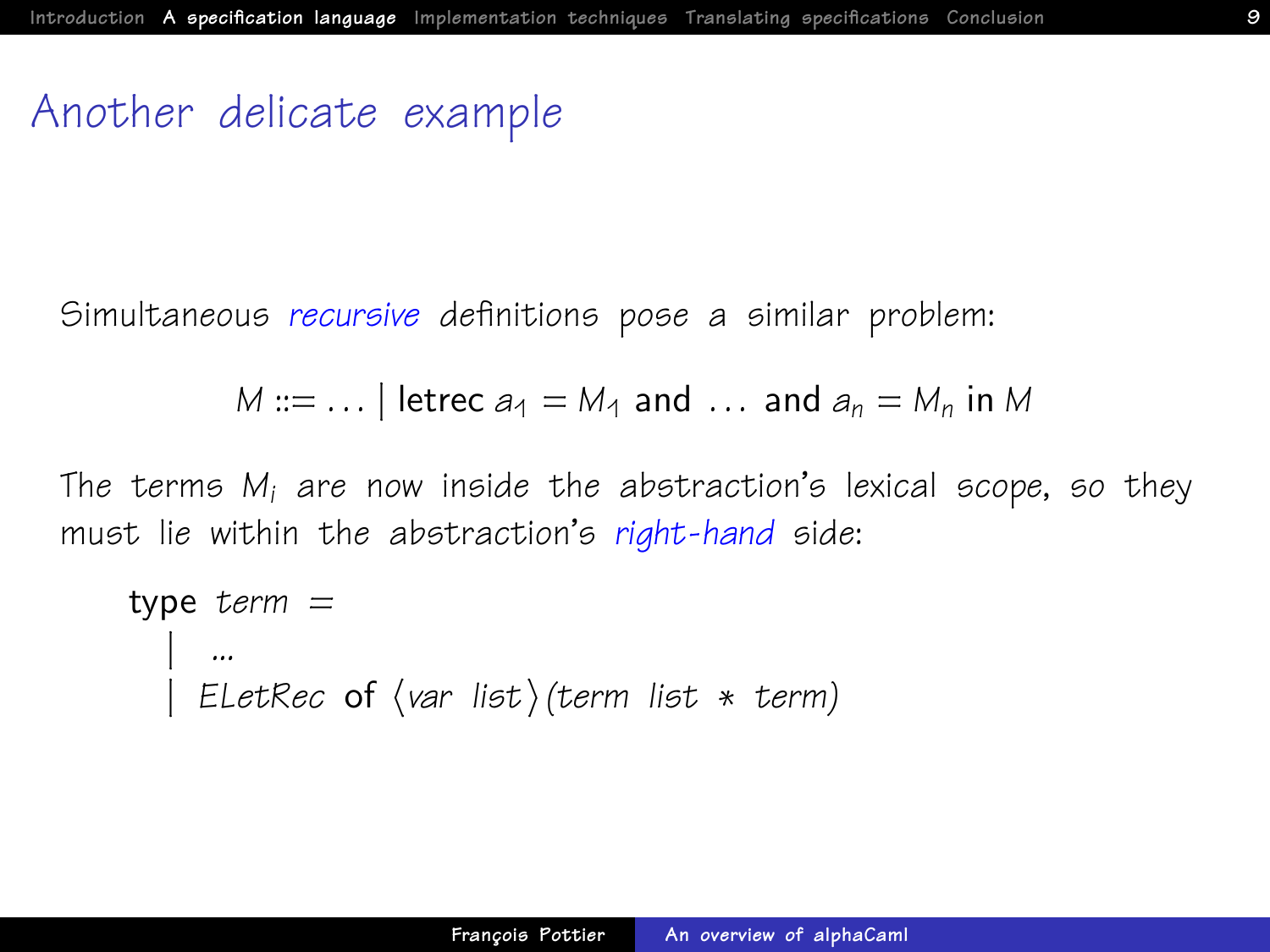## The problem

The root of the problem is the assumption that lexical and physical structure should coincide.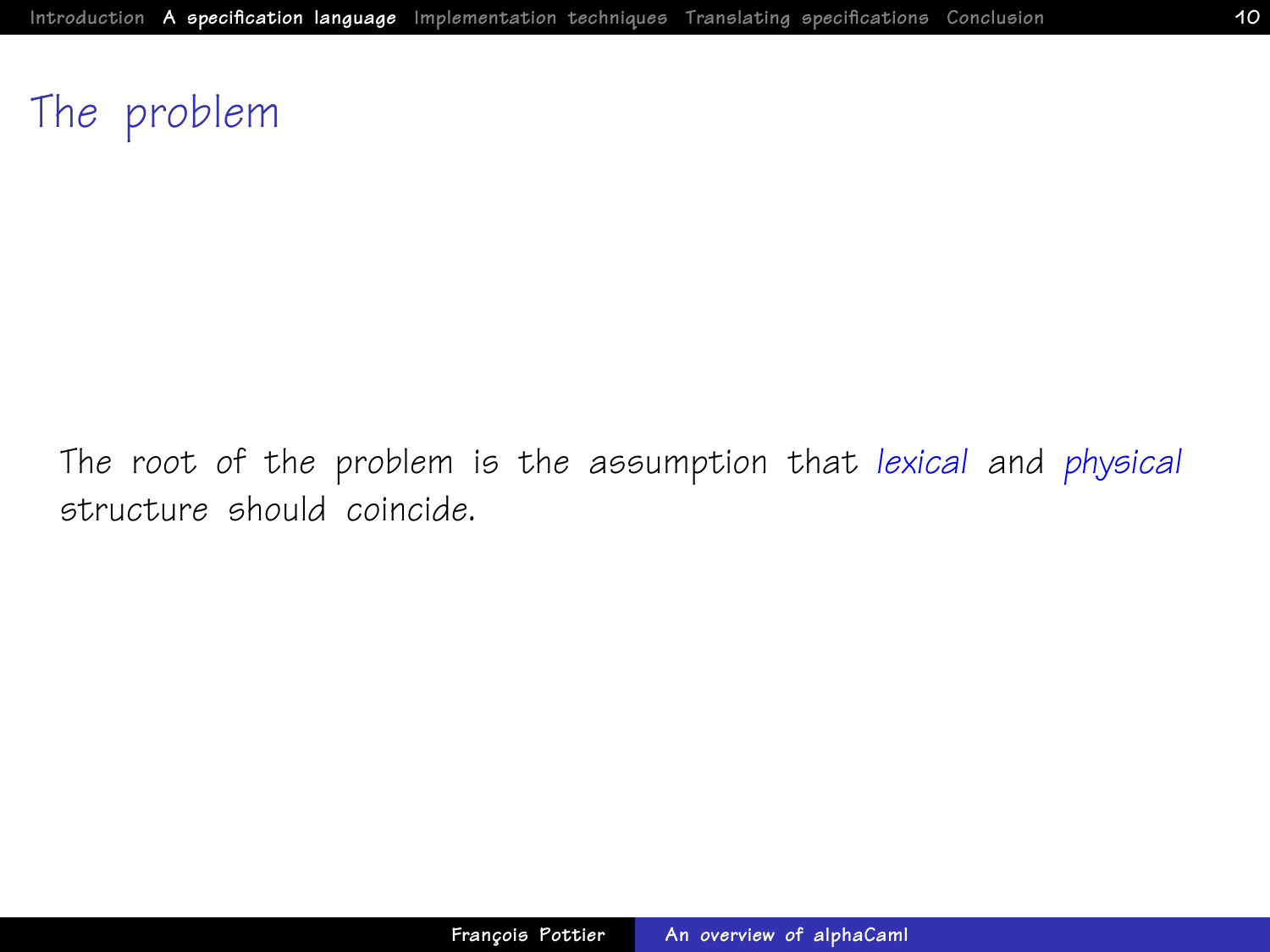## A solution

Within an abstraction, alphaCaml distinguishes three basic components: binding occurrences of names, expressions that lie within the abstraction's lexical scope, and expressions that lie outside the scope.

These components are assembled using sums and products, giving rise to a syntactic category of so-called patterns. Abstraction becomes unary and holds a pattern.

t ::= unit  $| t \times t | t + t |$  atom  $| \langle u \rangle$  Expression types  $u ::= unit \mid u \times u \mid u + u \mid atom \mid inner \mid outer \mid t$  Pattern types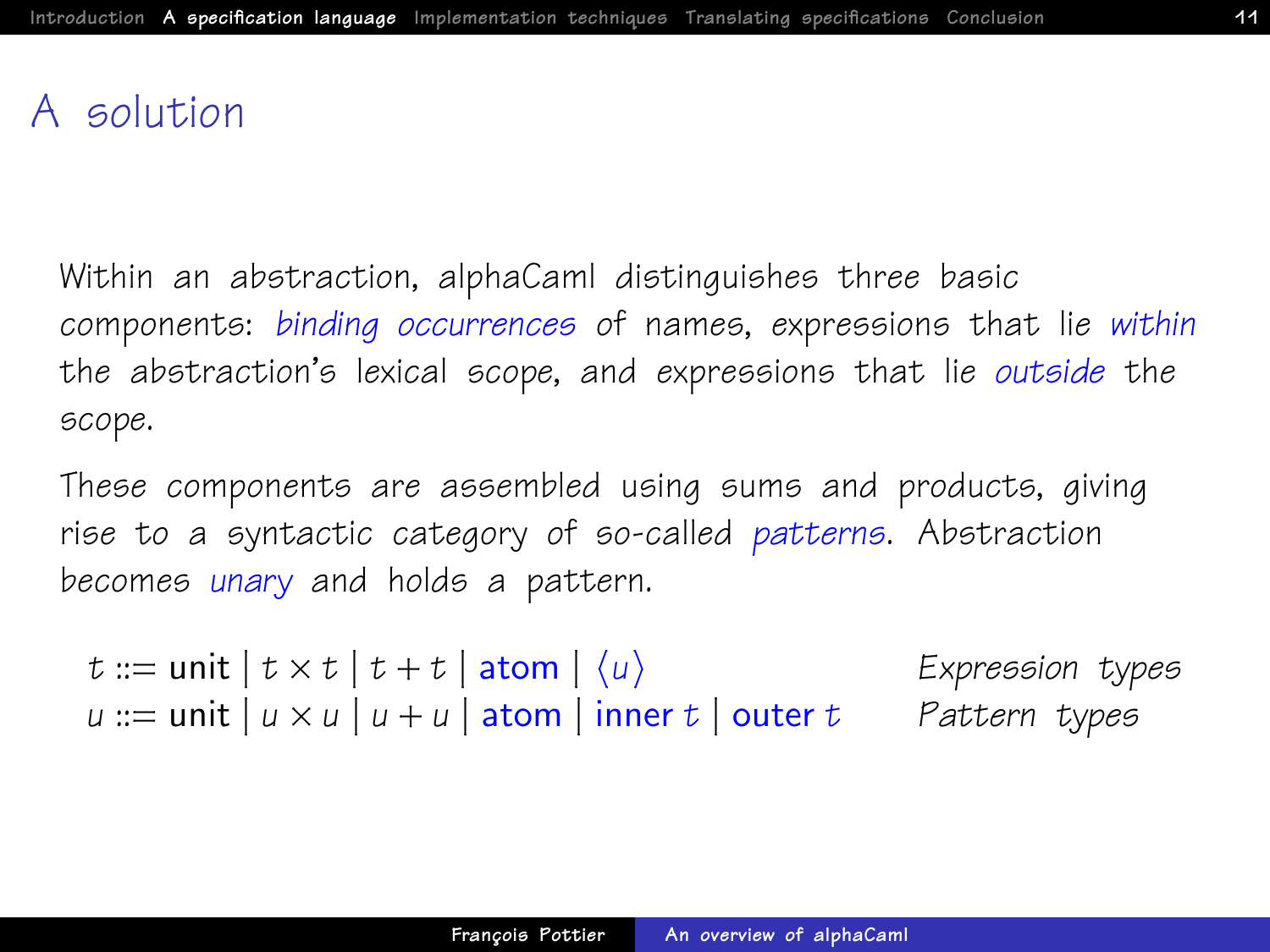## Back to pure λ-calculus

Pure λ-calculus is modelled in alphaCaml as follows:

sort var

```
type term =EVar of atom var
 | EApp of term ∗ term
 ELam of \langlelamp\rangle
```
type lamp binds var  $=$ atom var ∗ inner term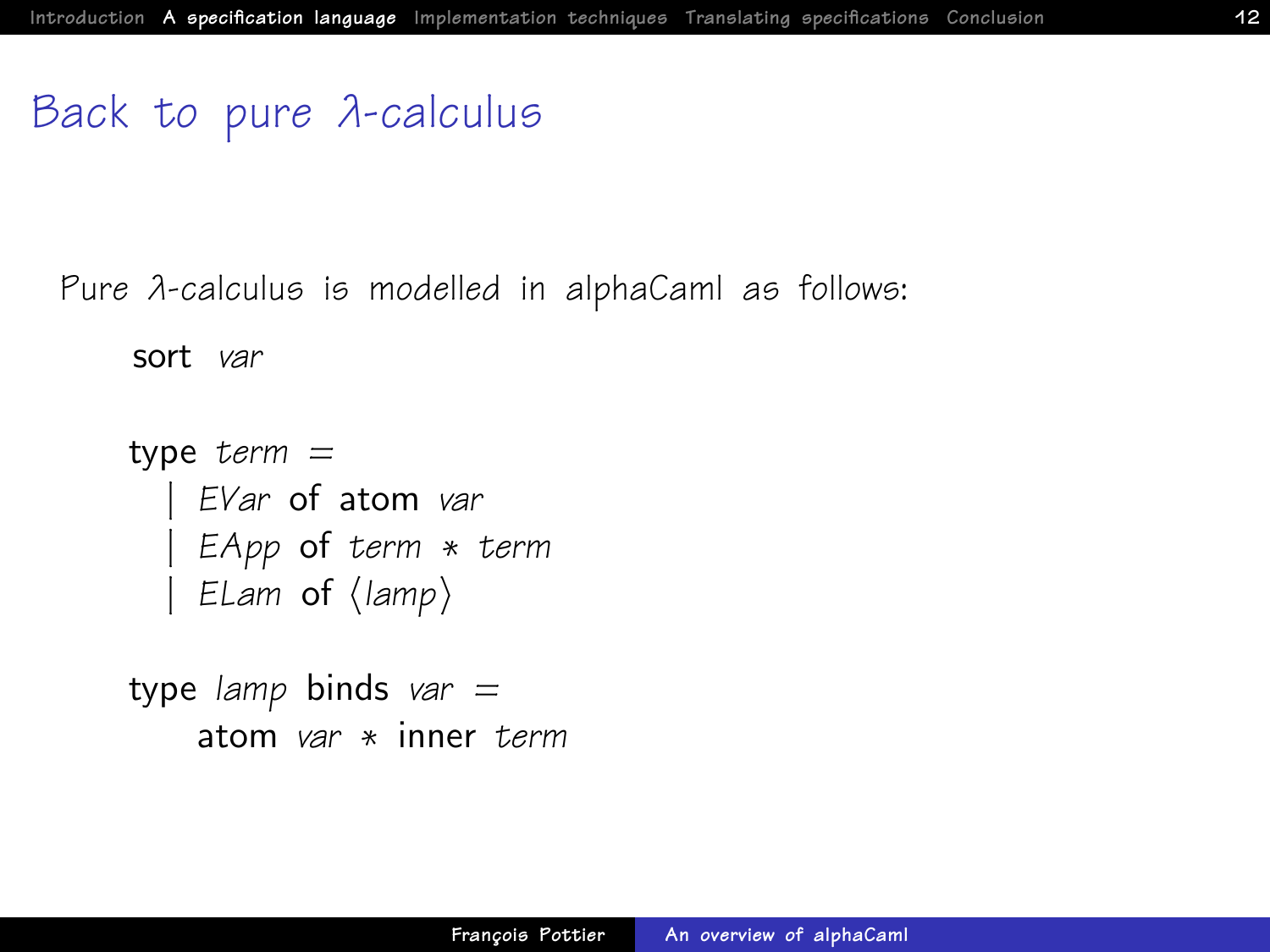## A second look at simultaneous definitions

Simultaneous definitions are modelled without difficulty:

```
type term =| ...
| ELet of \langleletp\rangle
```

```
type letp binds var =binding list ∗ inner term
```
type binding binds var  $=$ atom var ∗ outer term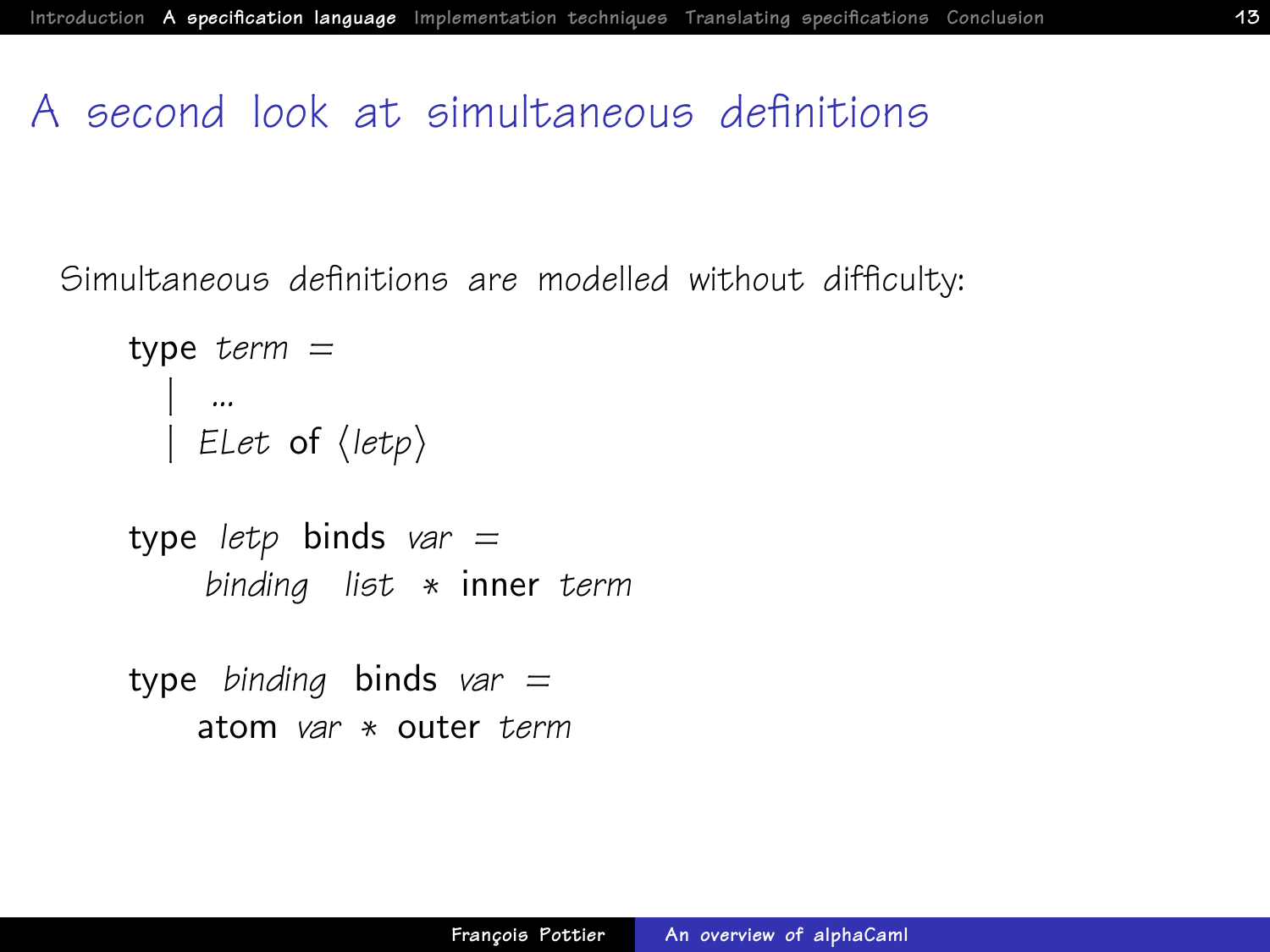## More advanced examples

Abstract syntax for patterns in an Objective Caml-like programming language could be declared like this:

```
type pattern binds var =| PWildcard
  PVar of atom var
  PRecord of pattern StringMap.t
  PInjection of \lceil constructor \rceil * pattern list
 PAnd of pattern ∗ pattern
 POr of pattern ∗ pattern
```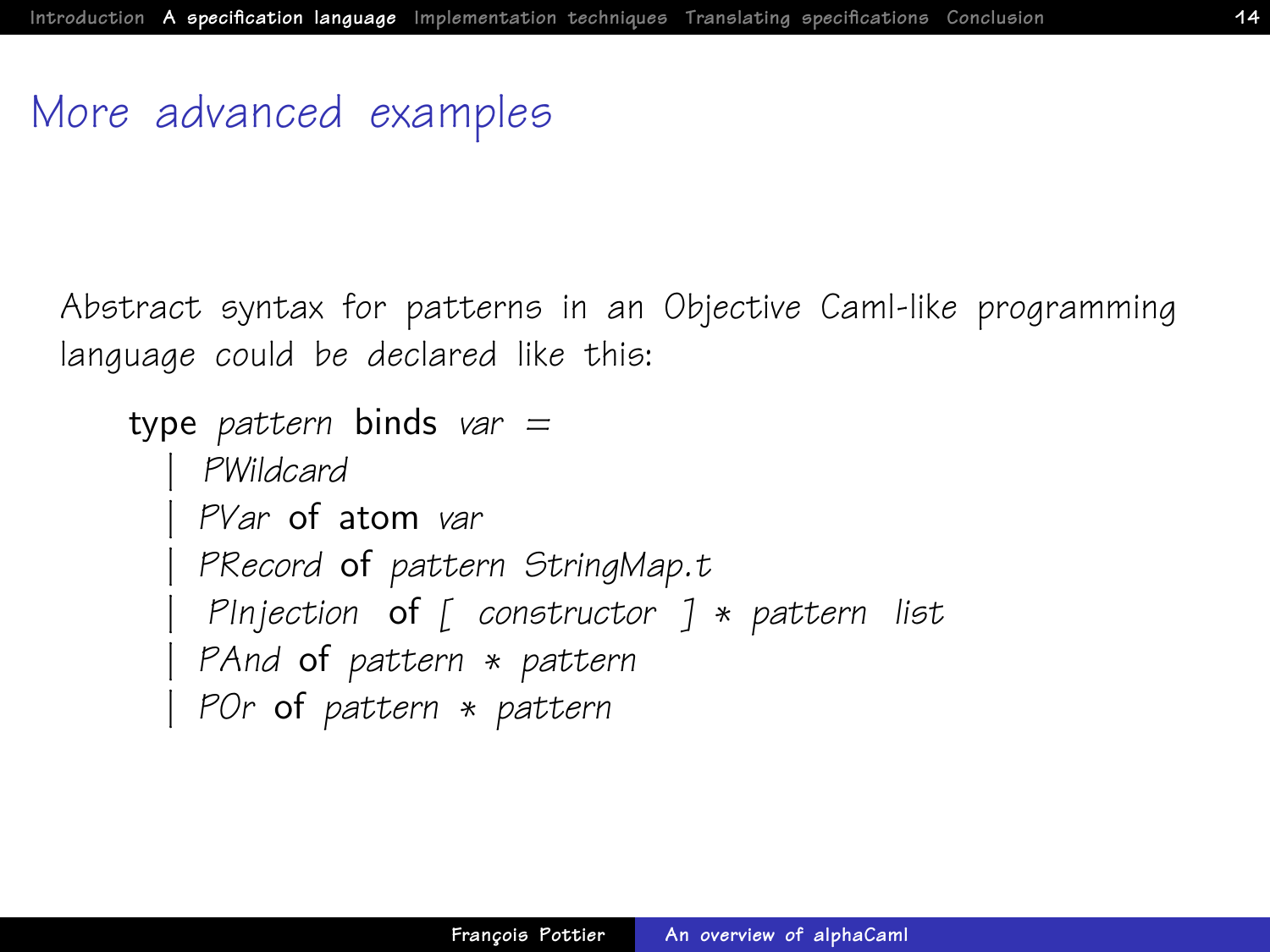[A specification language](#page-4-0)

[Implementation techniques](#page-14-0)

<span id="page-14-0"></span>[Translating specifications](#page-17-0)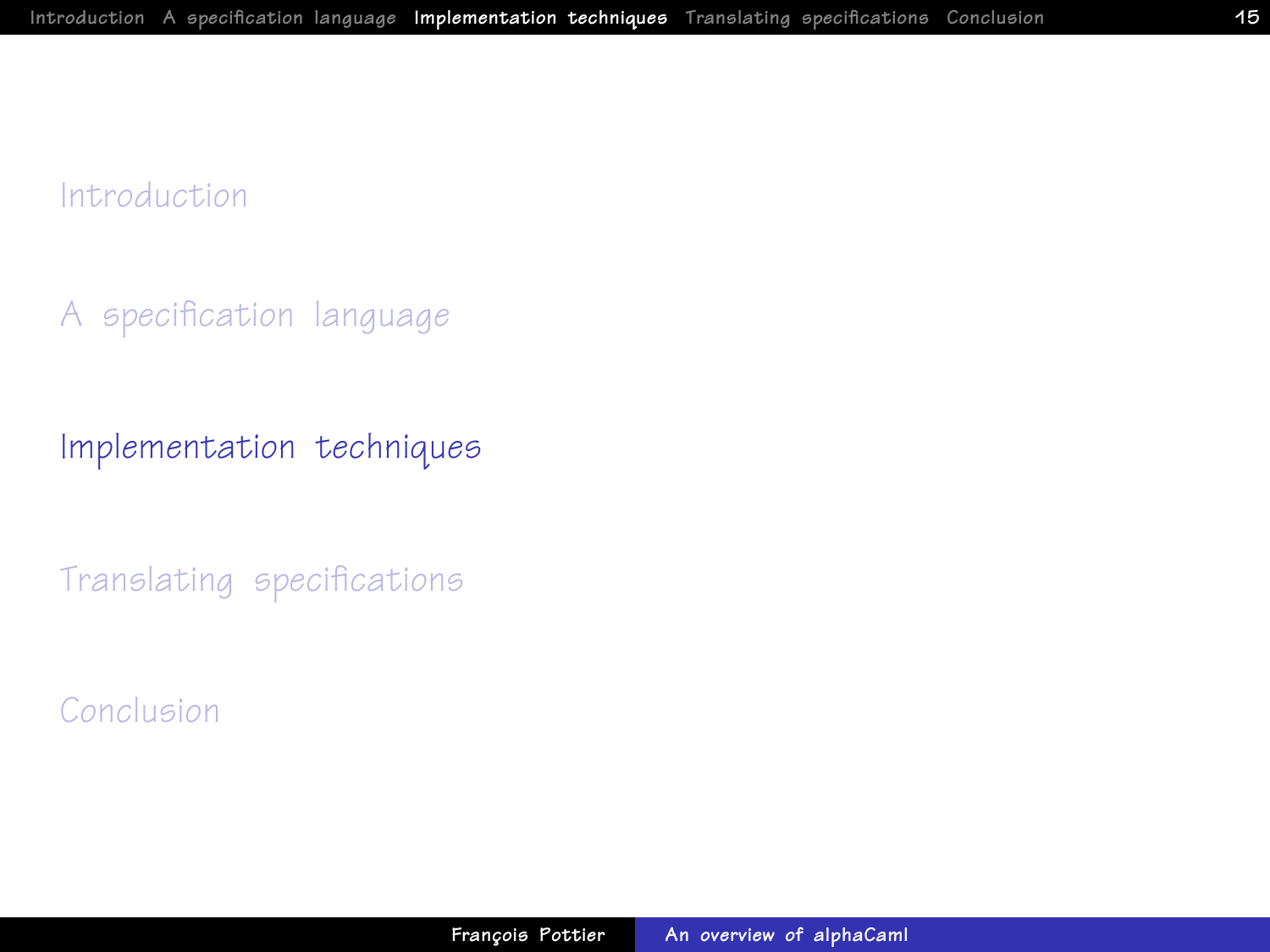## Three known techniques

- 1. de Bruijn indices. Require shifting, which is fragile. No freshening. Generic equality and hashing functions respect α-equivalence.
- <span id="page-15-0"></span>2. Atoms. Require freshening upon opening abstractions. No shifting. Require custom equality and hashing functions.
- 3. Pollack mix: free names as atoms and bound names as indices. Analogous to [2,](#page-15-0) except generic equality and hashing respect α-equivalence.

alphaCaml follows [2.](#page-15-0)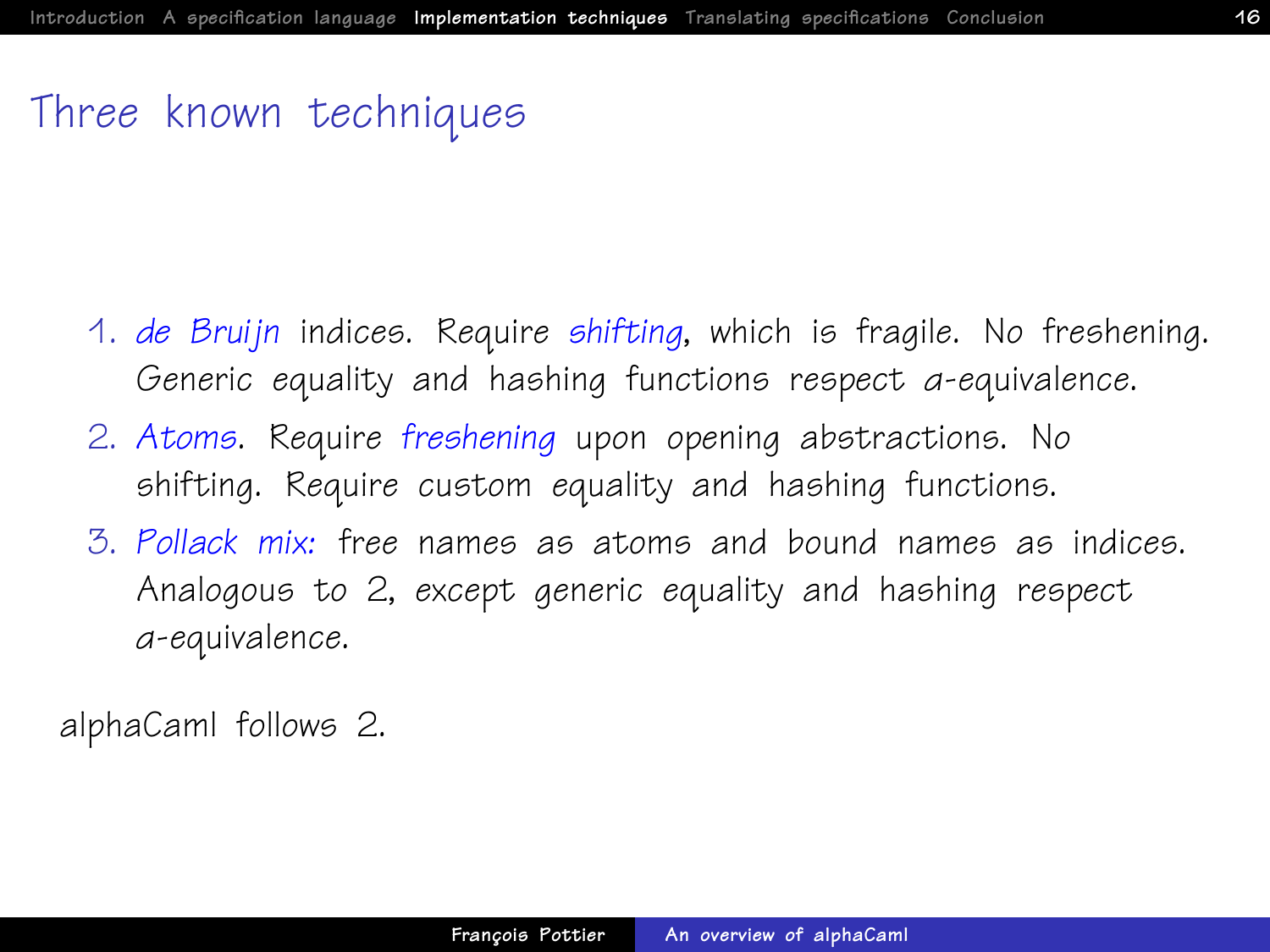## Some more details

Atoms are represented as pairs of an integer and a string. The latter is used only as a hint for display.

Sets of atoms and renamings are encoded as Patricia trees.

Renamings are suspended and composed at abstractions, which allows linear-time term traversals.

Even though the fresh atom generator has state, closed terms can safely be marshalled to disk.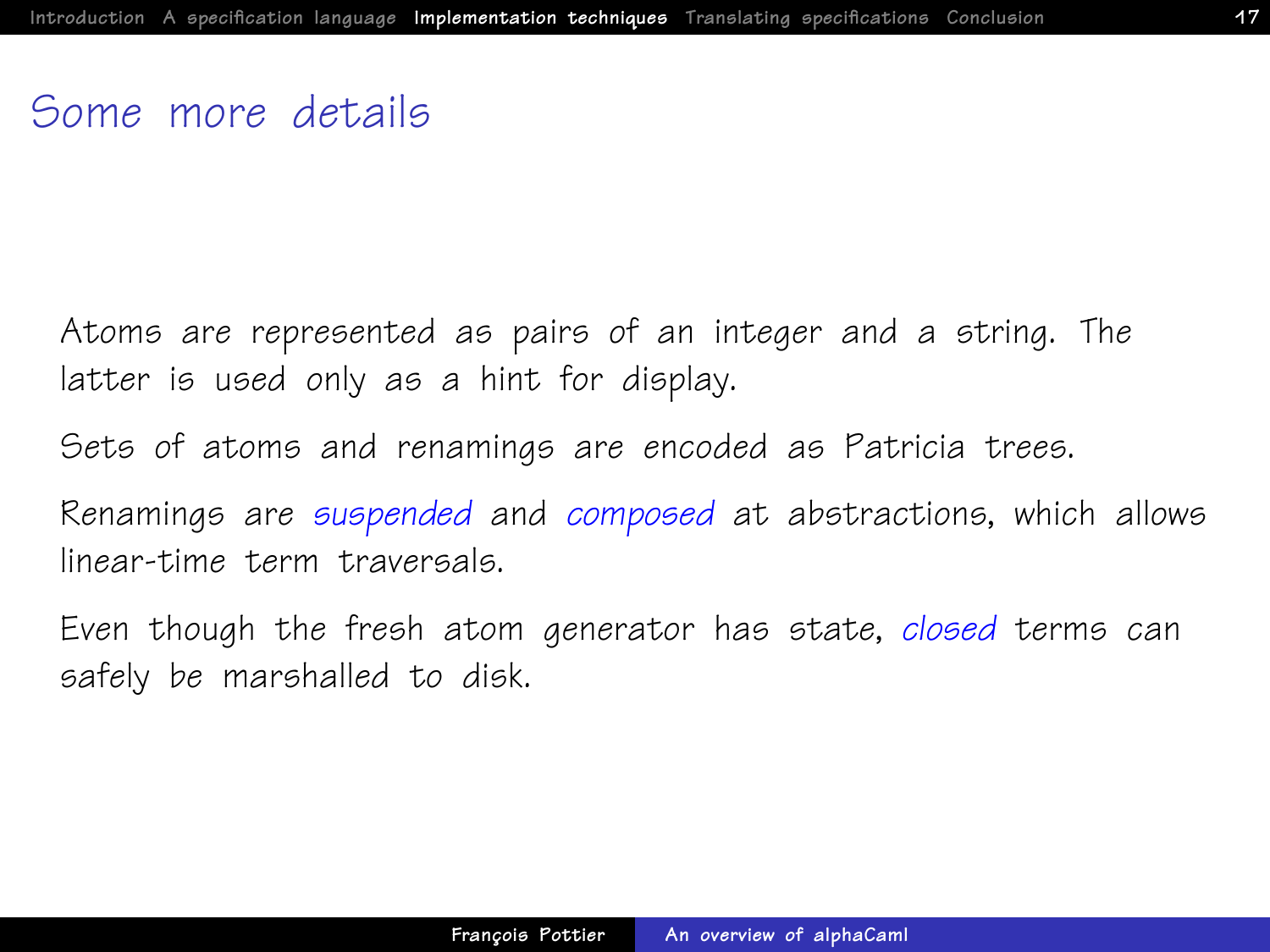[A specification language](#page-4-0)

[Implementation techniques](#page-14-0)

<span id="page-17-0"></span>[Translating specifications](#page-17-0)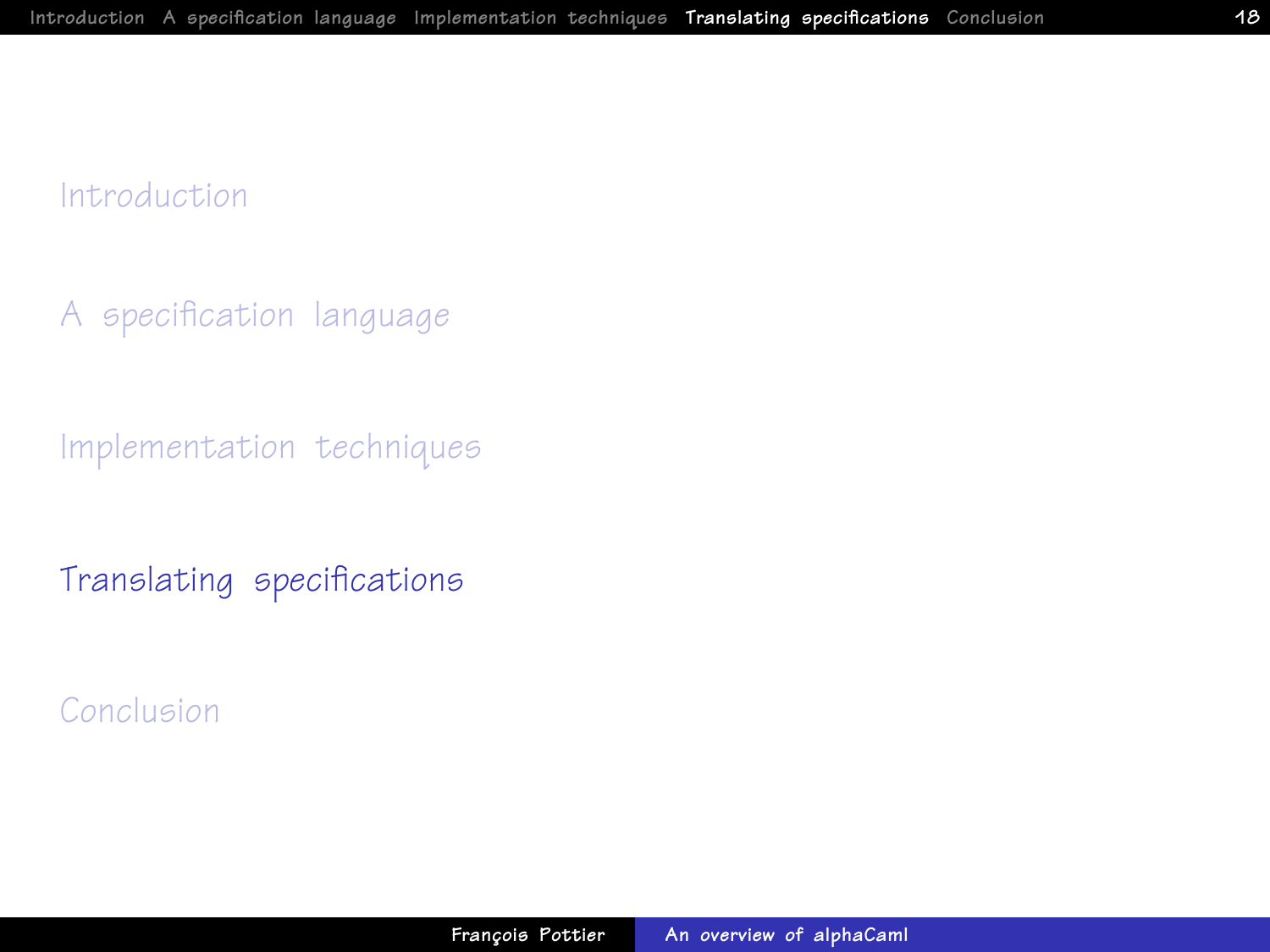## Types

The specification of pure λ-calculus is translated down to Objective Caml as follows. Atoms and abstractions are abstract.

```
type var = Var.Atom.t
```

```
type term =EVar of var
 | EApp of term ∗ term
 ELam of opaque_lamp
```

```
and lamp =var * term
```

```
and opaque lamp
```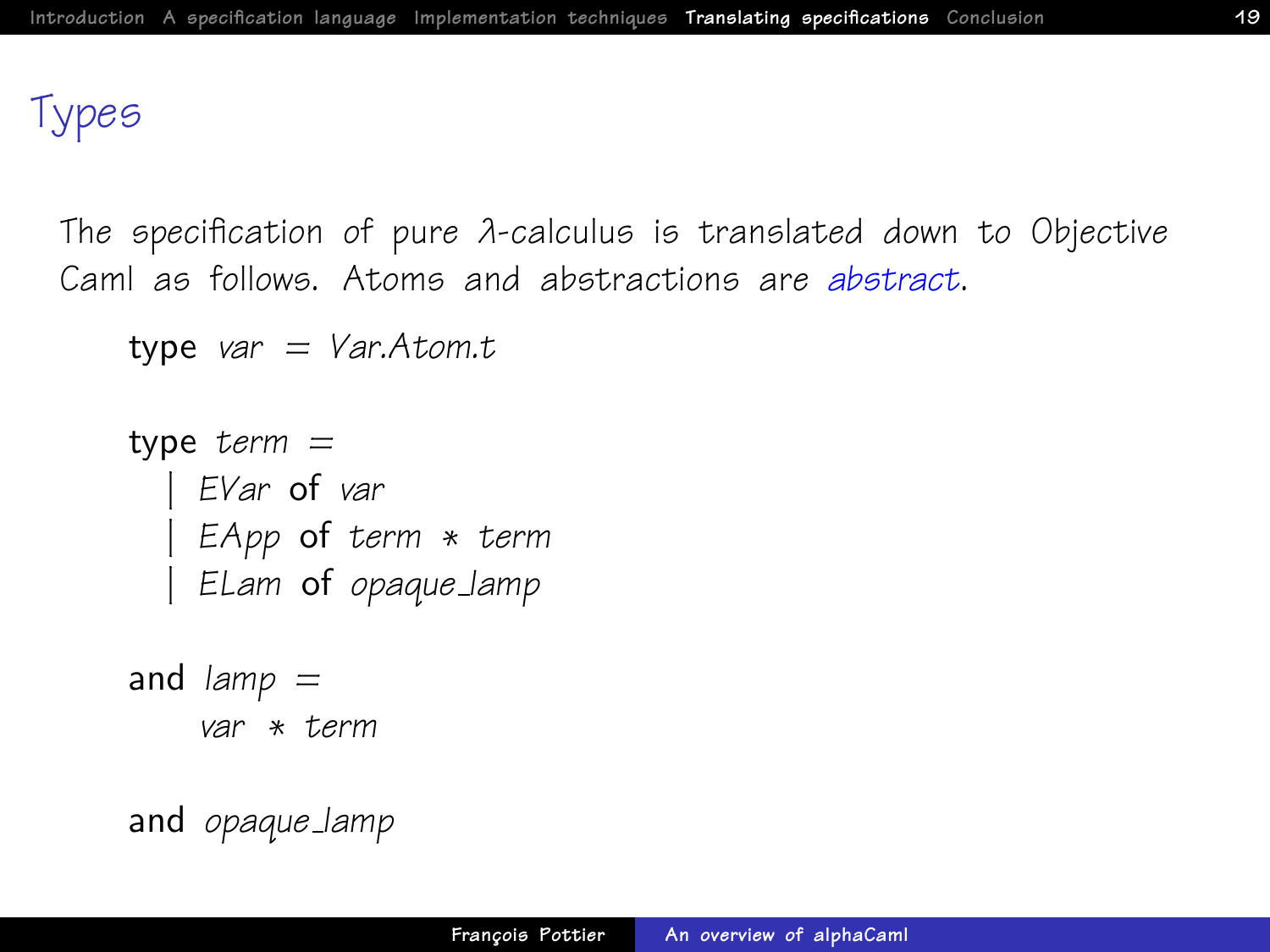### Code

Opening an abstraction automatically freshens its bound atoms.

val open lamp: opaque lamp  $\rightarrow$  lamp val create lamp : lamp  $\rightarrow$  opaque lamp

This enforces Barendregt's informal convention.

More boilerplate is *generated* for computing sets of free or bound atoms, applying renamings, helping clients succinctly define transformations (such as capture-avoiding substitution), etc.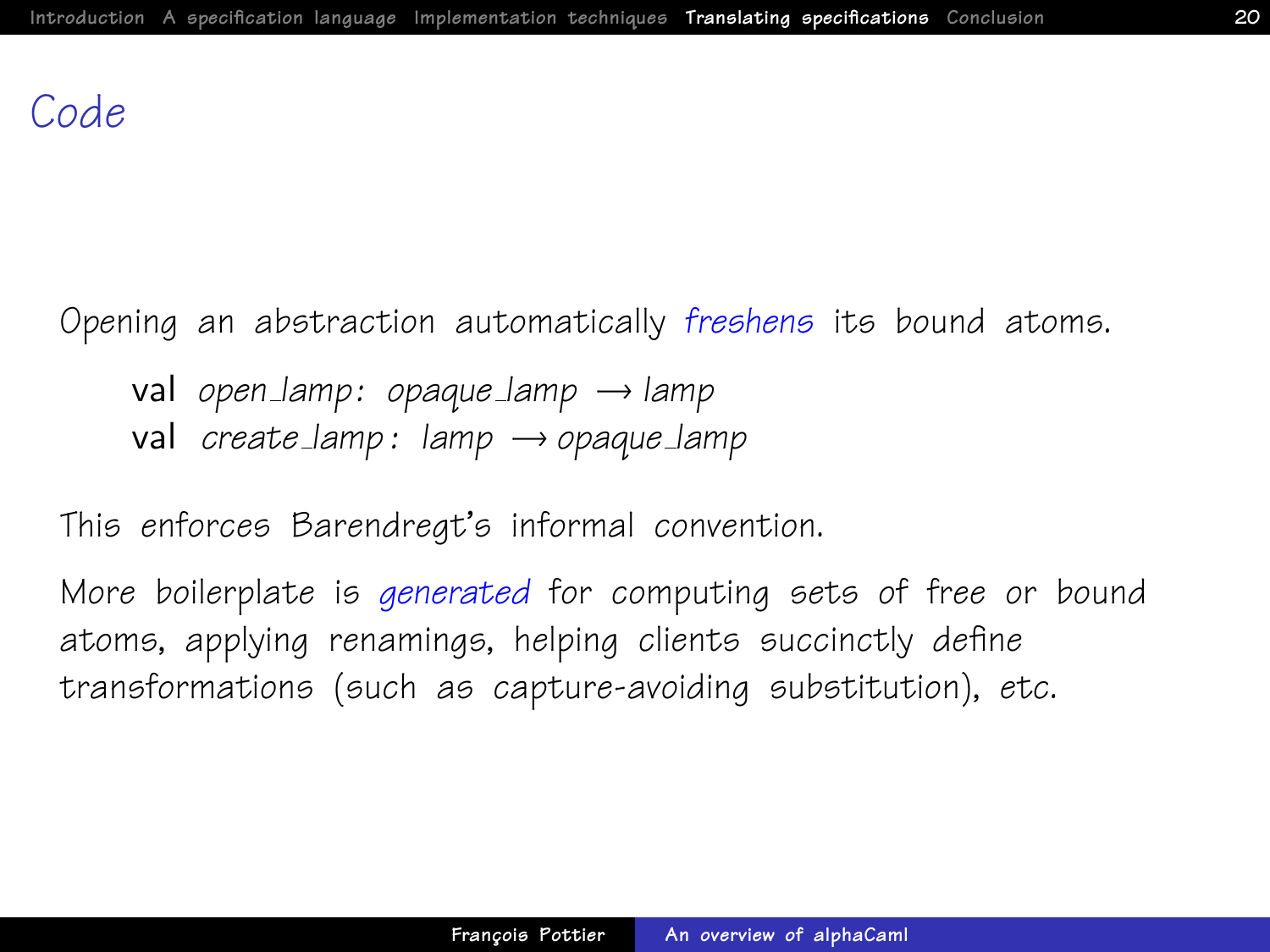[A specification language](#page-4-0)

[Implementation techniques](#page-14-0)

<span id="page-20-0"></span>[Translating specifications](#page-17-0)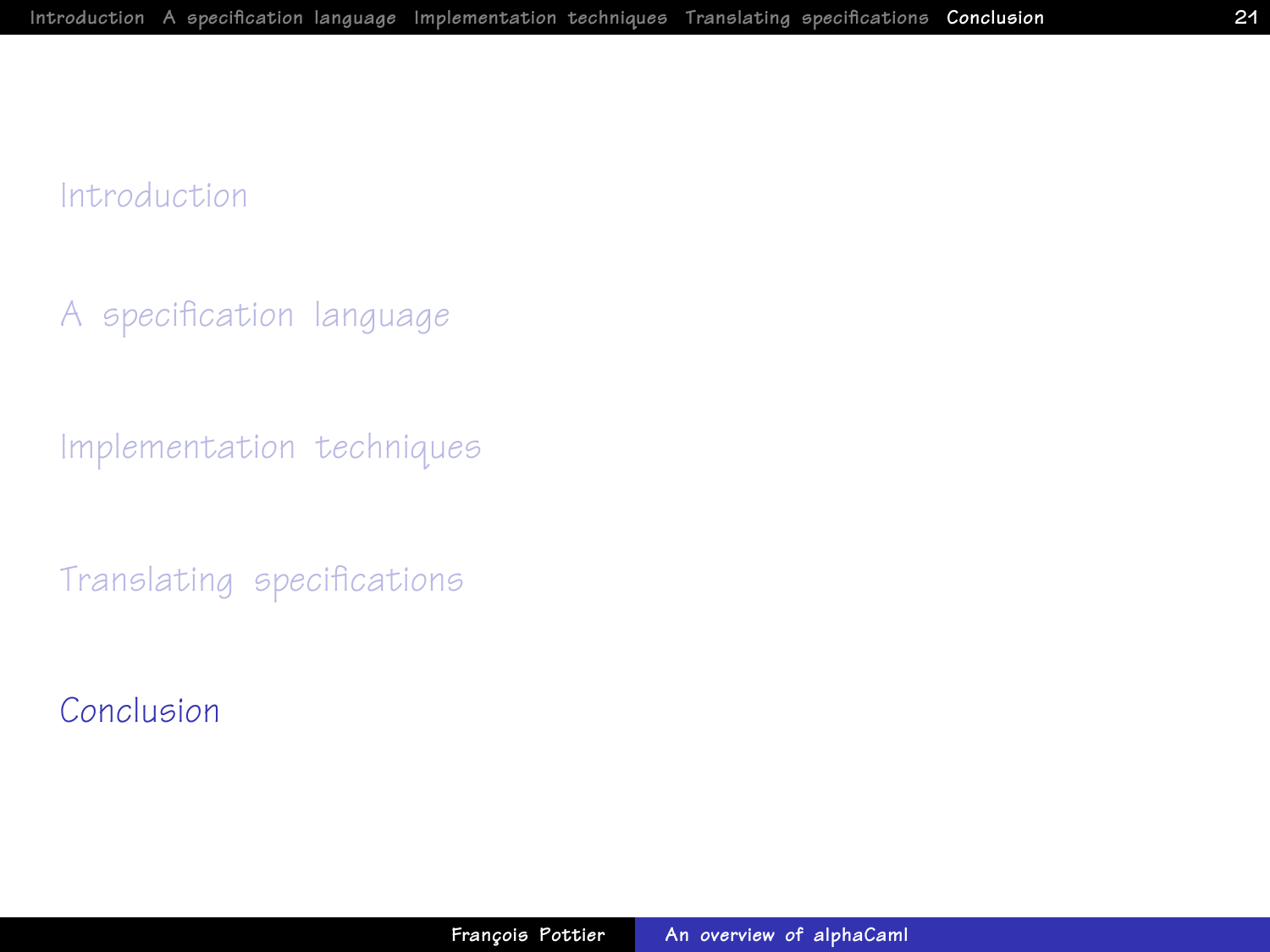### **Status**

alphaCaml is available. There are very few known users so far. The distribution comes with two demos:

- ightharpoonup a naïve typechecker and evaluator for  $F_{\leq}$
- ▶ a naïve evaluator for a calculus of mixins (Hirschowitz et al.)

These limited experiments are encouraging.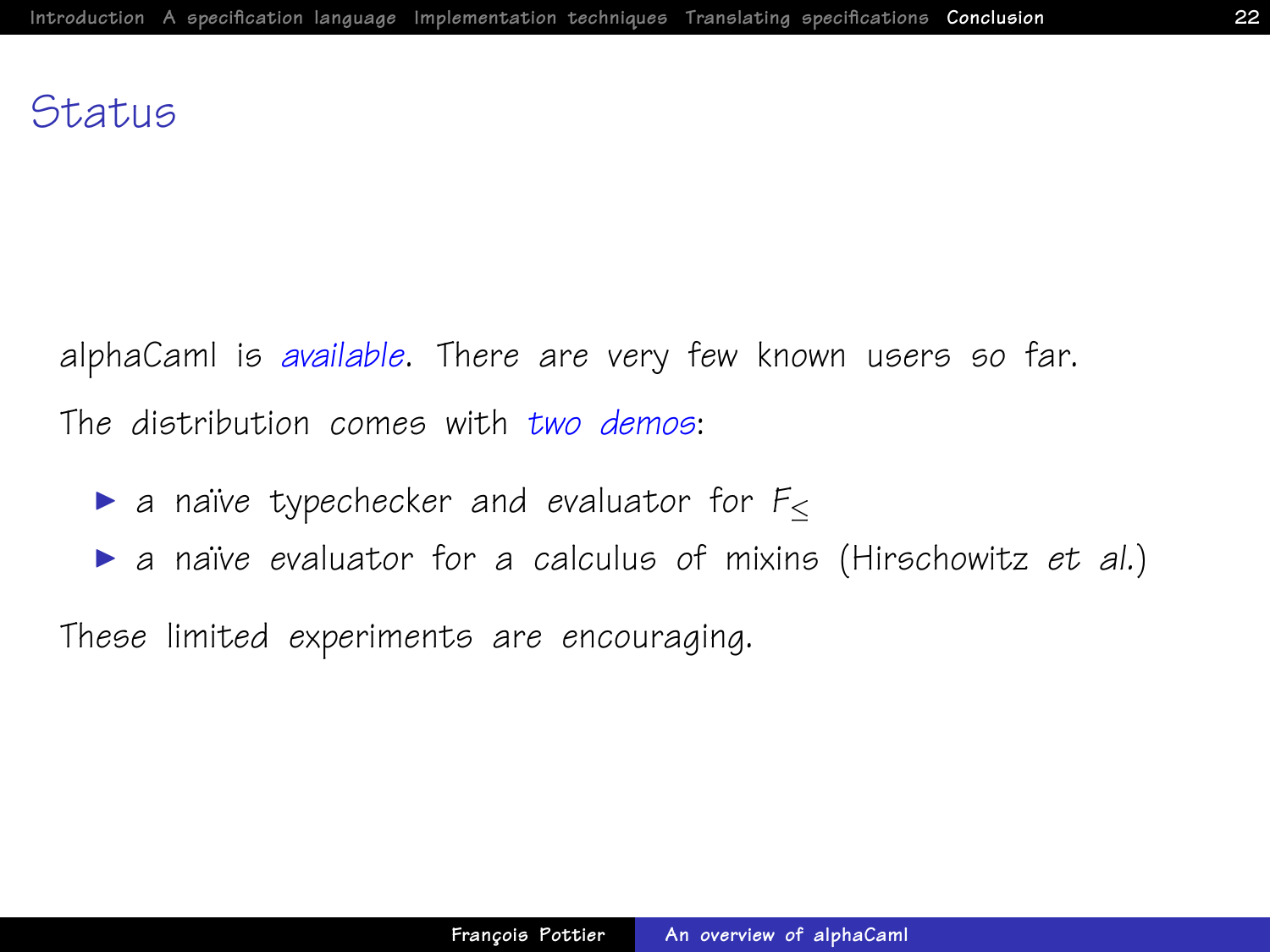## Limitations

One must go through open functions to examine abstractions. Deep pattern matching is impossible.

Clients can write meaningless code, such as a function that pretends to collect the bound atoms in an expression.